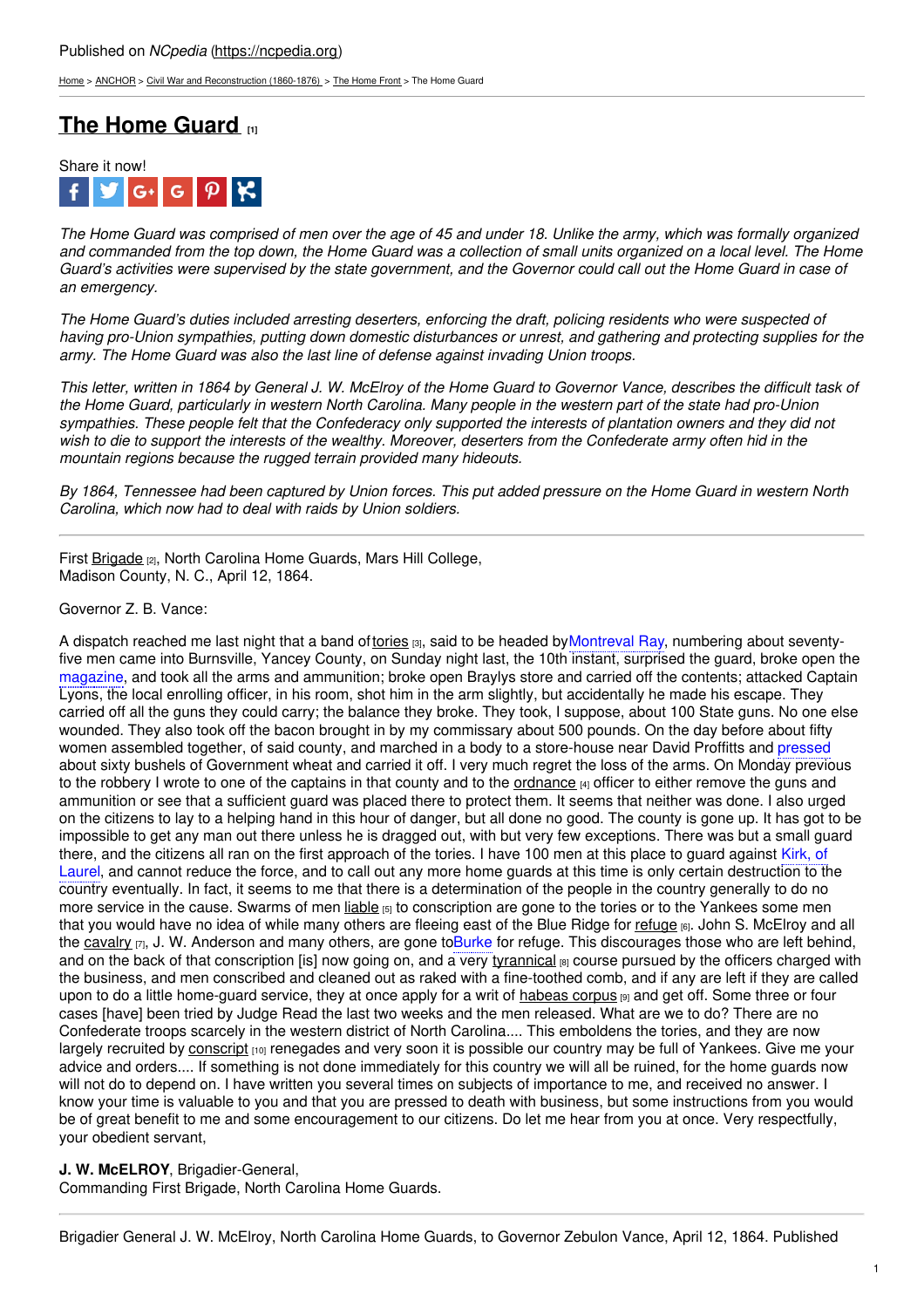in The War of the Rebellion: A Compilation of the Official Records of the Union and Confederate Armies. Additions and *Corrections to Series I -- Volume LIII.* Washington: Government Printing Office, 1902. https://babel.hathitrust.org/cgi/pt? [id=coo.31924080779543&view=1up&seq=334](https://babel.hathitrust.org/cgi/pt?id=coo.31924080779543&view=1up&seq=334) [11]

**User Tags:** [Civil](https://ncpedia.org/category/user-tags/civil-war) War [12] [history](https://ncpedia.org/category/user-tags/history) [13] [home](https://ncpedia.org/category/user-tags/home-front) front [14] [Madison](https://ncpedia.org/category/user-tags/madison-county) County [15] North [Carolina](https://ncpedia.org/category/user-tags/north-carolina-5) [16] North [Carolina](https://ncpedia.org/category/user-tags/north-carolina-6) History [17] [Page](https://ncpedia.org/category/user-tags/page) [18] [Students](https://ncpedia.org/category/user-tags/students) [19] [Teachers](https://ncpedia.org/category/user-tags/teachers) [20] Creative Commons [BY-NC-SA](https://ncpedia.org/category/user-tags/creative-commons) [21] **From:** LEARN NC North Carolina History: A Digital [Textbook](https://ncpedia.org/category/entry-source/learn-nc)<sup>[22]</sup> **Copyright Date:** 2009 **People:**



## Zebulon Baird Vance

### **Related Topics:**

- Home [Guard](https://ncpedia.org/home-guard) [24]
- A [Female](https://ncpedia.org/anchor/female-raid) Raid [25]

3 January 2018

**Source URL:** https://ncpedia.org/anchor/home-guard

#### **Links**

- [1] https://ncpedia.org/anchor/home-guard
- [2] https://ncpedia.org/glossary/brigade
- [3] https://ncpedia.org/glossary/tory
- [4] https://ncpedia.org/glossary/ordnance
- [5] https://ncpedia.org/glossary/liable
- [6] https://ncpedia.org/glossary/refuge
- [7] https://ncpedia.org/glossary/cavalry
- [8] https://ncpedia.org/glossary/tyrannical
- [9] https://www.ncpedia.org/glossary/habeas-corpus
- [10] https://ncpedia.org/glossary/conscript
- [11] https://babel.hathitrust.org/cgi/pt?id=coo.31924080779543&view=1up&seq=334
- [12] https://ncpedia.org/category/user-tags/civil-war
- [13] https://ncpedia.org/category/user-tags/history
- [14] https://ncpedia.org/category/user-tags/home-front
- [15] https://ncpedia.org/category/user-tags/madison-county
- [16] https://ncpedia.org/category/user-tags/north-carolina-5
- [17] https://ncpedia.org/category/user-tags/north-carolina-6